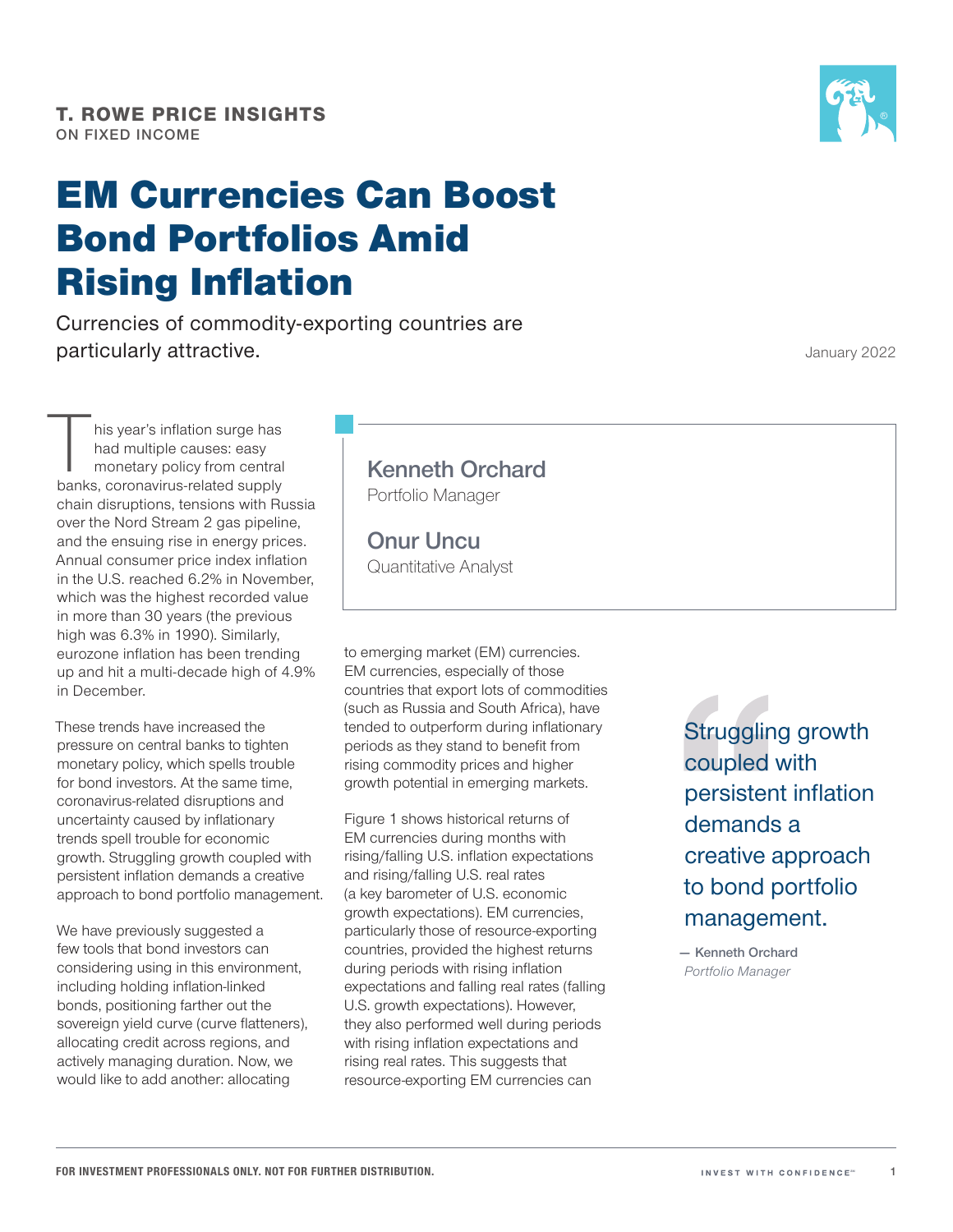## **EM Currencies Have Typically Performed Well in Inflationary Periods**

(Fig. 1) How EM currencies performed between January 1, 2000, and November 30, 2021



#### As of November 30, 2021.

#### **Past performance is not a reliable indicator of future performance.**

1 Manufacturing represents a basket of six EM countries whose economies include a large contribution from manufacturing activity: China, Poland, Hungary, Indonesia, Malaysia and Thailand.

<sup>2</sup> Resource Exporting represents a basket of countries whose economies include a large contribution from resource exports: China, Poland, Hungary, Indonesia, Malaysia and Thailand. Real rates are the rates of U.S. 10-year inflation protected bonds (TIPS). Inflation expectations are the U.S. 10-year break-even rate, which is defined as the difference between U.S. 10‑year nominal bond yield and U.S. 10‑year TIPS yield. The results for each scenario were calculated by examining monthly changes in real rates and break-even rates in all countries covered over the period. We then bucketed the results into the four scenarios shown.

<sup>3</sup> To illustrate how returns were annualized, let's assume we have three months of monthly returns: 5%, 10%, ‑8%. We first compound these returns as: 1.05 \* 1.1 \* 0.92 = 1.0626. This figure represents the compound return of those three months. We then annualize this as:  $1.0626^{\circ}(12/3) = 1.2749$ , which represents an annualized return of 27.49%.

Source: Bloomberg Finance L.P. Analysis by T. Rowe Price.

improve bond portfolio returns during inflationary periods irrespective of whether real rates are falling or rising.

Figure 2 shows the returns of EM currencies during the period since the onset of Coronavirus—a much smaller,

## **Post‑COVID Onset, Rising Real Rates Hampered EM Currency Performance**

(Fig. 2) How EM currencies performed between May 1, 2020, and November 30, 2021



As of November 30, 2021.

**Past performance is not a reliable indicator of future performance.**

1 See footnote 1 in Fig. 1.

2 See footnote 2 in Fig. 1.

3 See footnote 3 in Fig. 1.

Source: Bloomberg Finance L.P. Analysis by T. Rowe Price.

...resource‑exporting EM currencies can improve bond portfolio returns during inflationary periods...

**— Onur Uncu** *Quantitative Analyst*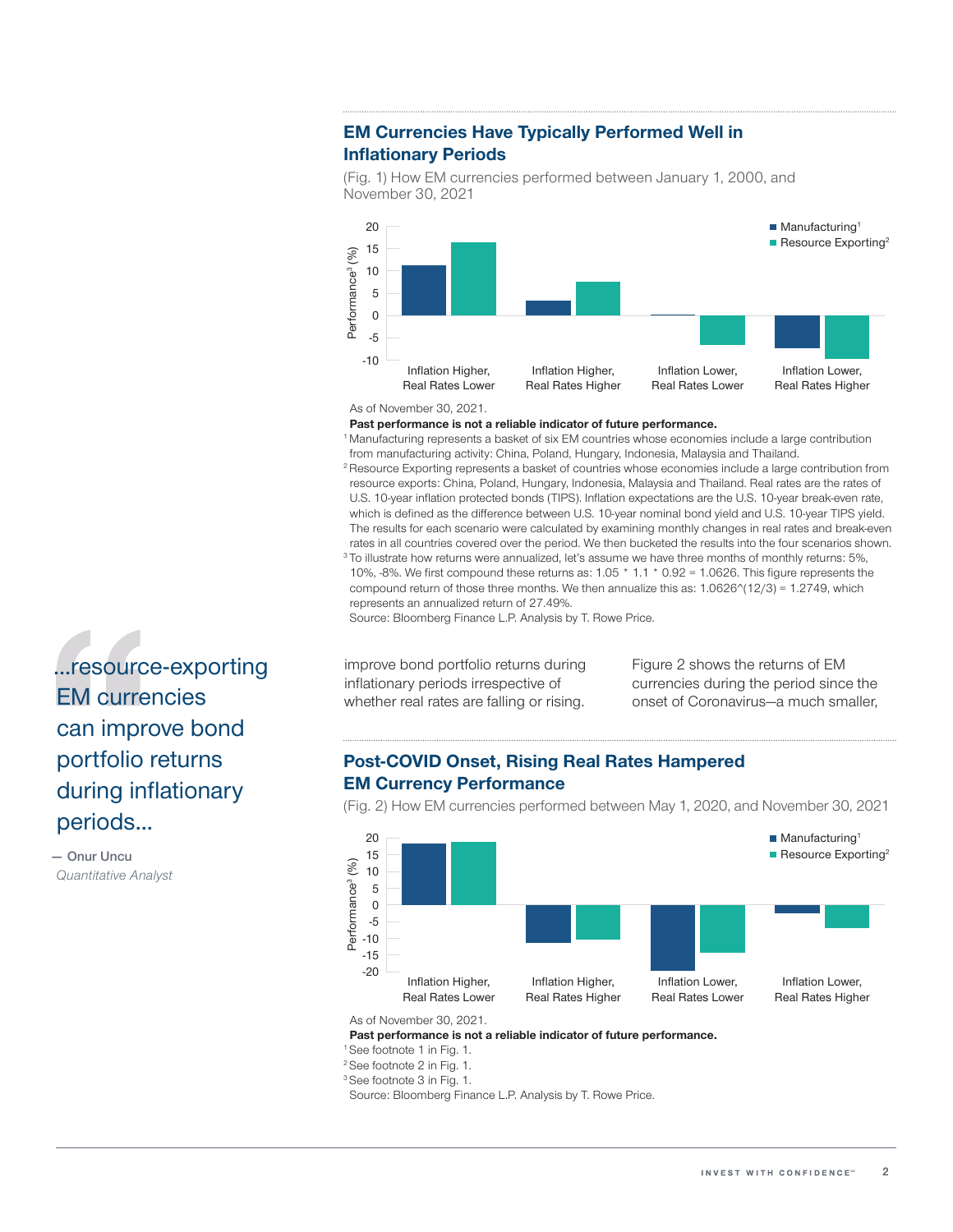but more recent, sample. It reveals that EM currencies performed their role well during periods with rising inflation expectations and falling growth, which spanned about half the post‑coronavirus period.

Crucially, however, it also shows that EMs did not perform as well during inflationary periods with rising real rates. This was likely a reflection of the market's recent fears around the U.S. Federal Reserve ending the quantitative easing program and starting to hike interest rates, which, if overdone,

could cause market‑wide disruptions. However, history suggests that these fears were probably overblown and do not reflect the fundamental advantage of resource‑exporting emerging markets in an inflationary environment.

One final point: Never lose sight of thoughtful portfolio construction. EM currencies tend to behave like "risk on" assets and suffer in a sharp risk‑off environment along with credit. As such, we believe they should be treated as a substitute for credit risk in portfolios—not an enhancement.